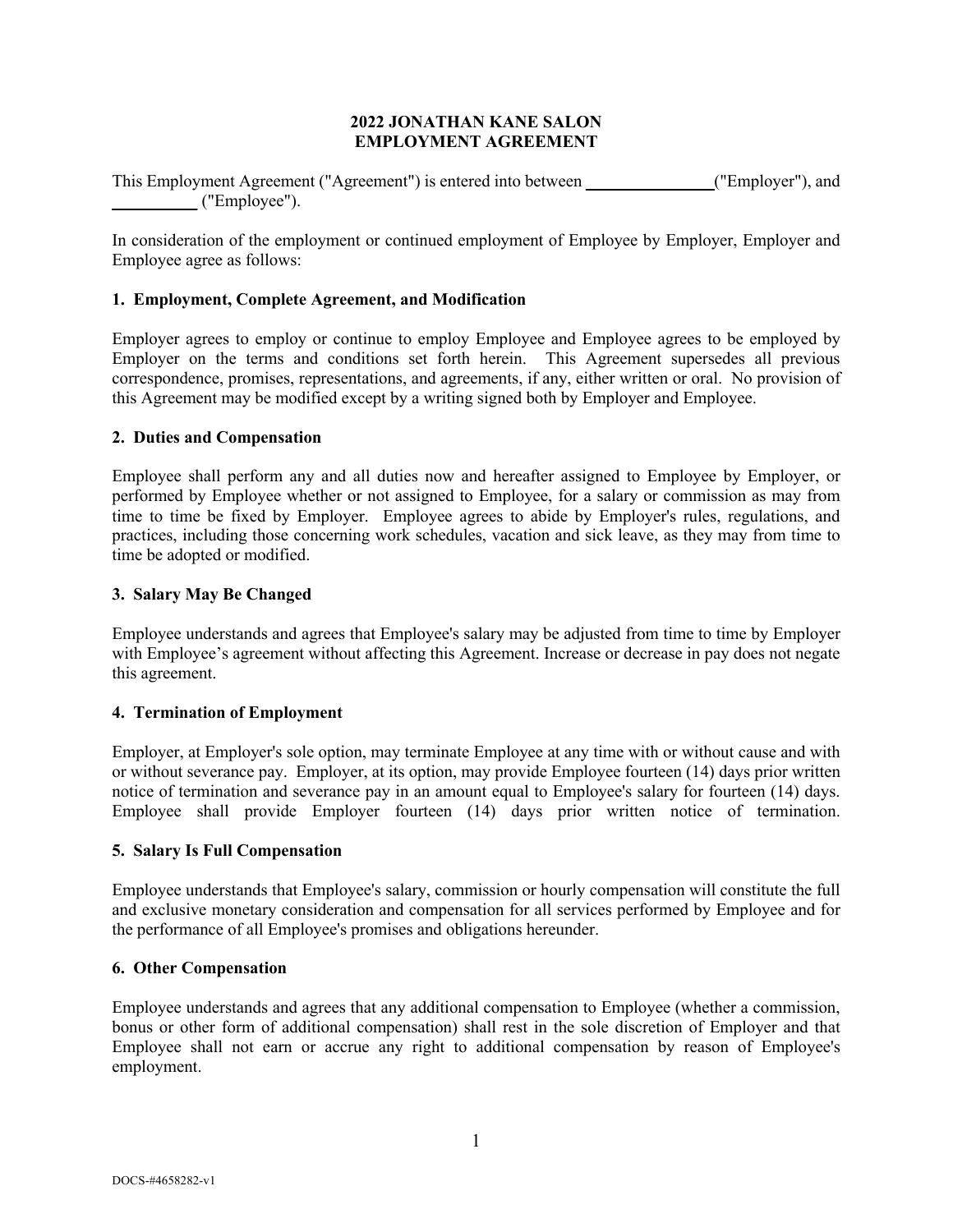#### **7. Employee Benefits Plan**

Employer may adopt or continue in force benefit plans for the benefit of its employees or certain of its employees. Such benefits plans may include, as examples only, group life insurance and medical insurance. Employer may terminate any or all such plans at any time and may choose not to adopt any additional plans, but shall alert Employee 14 days prior to these changes or cancellation. Employee's rights under any benefits plans now in force or later adopted by Employer shall be governed solely by their terms.

## **8. Duty To Devote Full Time and To Avoid Conflict of Interest**

Employee agrees that during the period of employment, Employee shall devote full time efforts to his or her duties as an employee of Employer. During the period of employment, Employee further agrees not to (i) solely or jointly with others undertake or join any planning for or organization of any business activity competitive with the business activities of Employer, and (ii) directly or indirectly, engage or participate in any other activities in conflict with the best interests of Employer.

## **9. Information Disclosed Remains Property of Employer**

All ideas, concepts, information, and written material disclosed to Employee by Employer, or acquired from a customer or prospective customer of Employer, are and shall remain the sole and exclusive property and proprietary information of Employer or such customers, and are disclosed in confidence by Employer or permitted to be acquired from such customers in reliance on Employee's agreement to maintain them in confidence and not to use or disclose them to any other person except in furtherance of Employer's business.

#### **10. Return of Material**

Employee agrees that, upon request of Employer or upon termination of employment, Employee shall turn over to Employer all equipment, documents, disks or other material in his or her possession or under his or her control that (i) may contain or be derived from proprietary and confidential information as set forth in paragraph 9 above, or (ii) connected with or derived from Employee's services to Employer.

## **11. Covenant Not To Compete**

Employee agrees that he or she will not, during the course of employment and for a period of 24 months commencing upon the expiration of employment, voluntarily or involuntarily, directly or indirectly, anywhere within a three-mile radius of Employer's place(s) of business, or any of them, or assist others to perform services for or to solicit business from Employer's Customers. "Customers" are defined herein as those who have received, paid for, or ordered any of Employer's product(s) or services at least one time within the 18-month period prior to the date of termination of employment of the Employee. Employee acknowledges and agrees to the reasonableness of this covenant not to compete and the reasonableness of the geographic area and duration of time that are a part of said covenant. Employee also acknowledges and agrees that this covenant will not preclude Employee from becoming gainfully employed following termination of employment with Employer.

## **12. Inducing Employees To Leave Employer; Employment of Employees**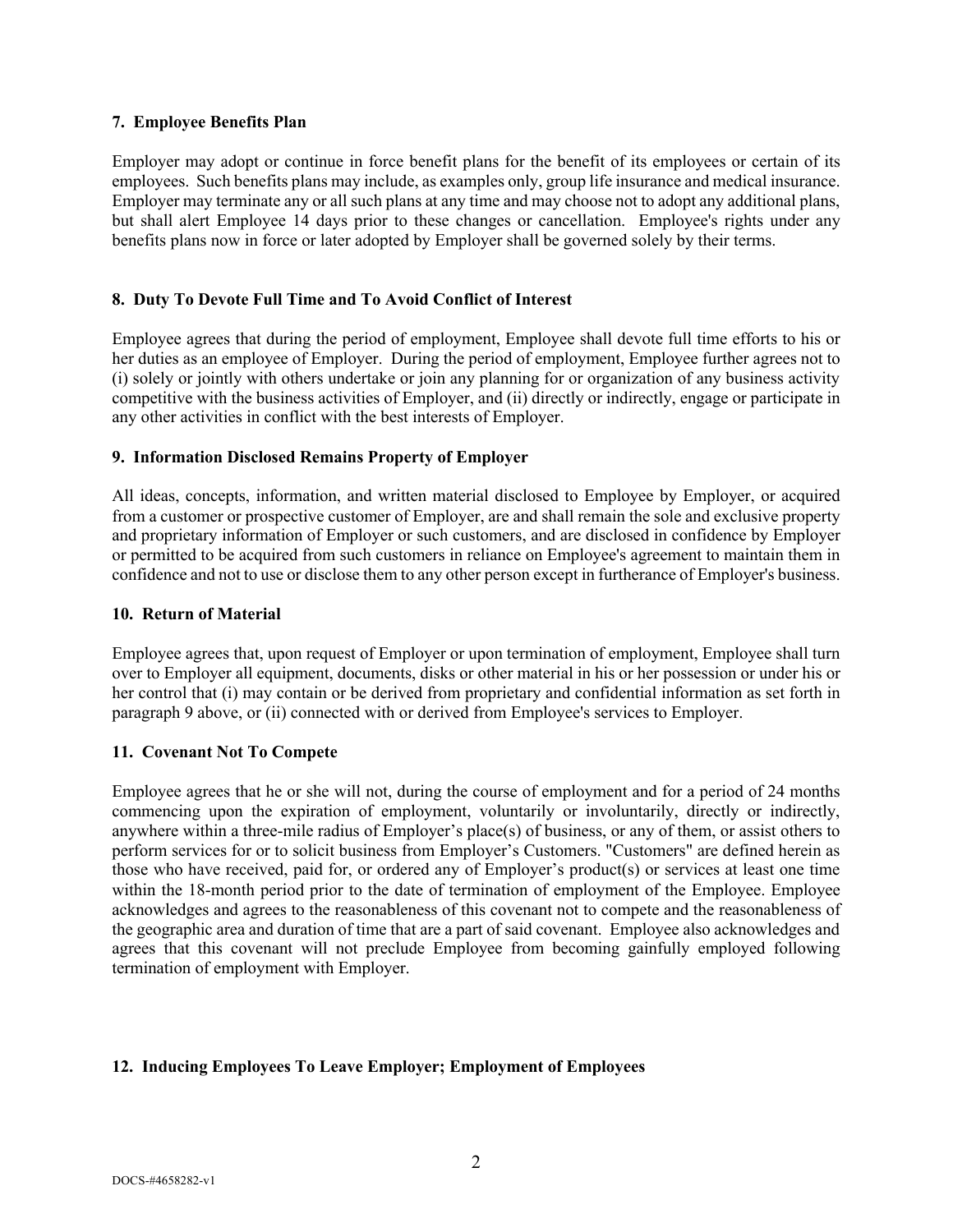Any attempt on the part of Employee to induce others to leave Employer's employ, or any effort by Employee to interfere with Employer's relationship with its other employees would be harmful and damaging to Employer. Employee agrees that during the term of employment and for a period of **24** months thereafter, Employee will not in any way, directly or indirectly (i) induce or attempt to induce any employee of Employer to quit employment with Employer; (ii) otherwise interfere with or disrupt Employer's relationship with its employees; (iii) solicit, entice, or hire away any Employee of Employer; or (iv) hire or engage any employee of Employer or any former employee of Employer whose employment with Employer ceased less than one (1) year before the date of such hiring or engagement.

# **13. Non-solicitation of Business**

During employment and for a period of **24** months from the date of termination of employment, Employee will not within a three-mile radius of Employer's place(s) of business, or any of them, divert or attempt to divert from Employer any business relationship that Employer has enjoyed or solicited from its Customers, as that term is defined in Paragraph 11 herein. Employee agrees to have no conduct with any Customer for any purpose related to Employer's business during the **24-month** period of his or her covenant not to compete and non-solicitation, including but not limited to contact for a business purpose *via* telephone, in person, *via* mail or other system for delivering communications directly from one person to another, *via* social media, or *via* electronic mail. Employee acknowledges and agrees to the reasonableness of this covenant not to solicit business and the reasonableness of the geographic area and duration of time that are a part of said covenant. Employee also acknowledges and agrees that this covenant will not preclude Employee from becoming gainfully employed following termination of employment with Employer or from engaging in ordinary social interactions or communications that are not for a business purpose and would not violate Employee's covenant not to compete or non-solicitation obligation.

# **14. Remedies – Injunction and Recoupment of Training Expenses**

In the event of a breach or threatened breach by Employee of any of the provisions of this Agreement, Employee agrees that Employer -- in addition to and not in limitation of any other rights, remedies, or damages available to Employer at law or in equity -- shall be entitled to a permanent injunction in order to prevent or restrain any such breach by Employee or by Employee's partners, agents, representatives, servants, employees, and/or any and all persons directly or indirectly acting for or with Employee. Employee also agrees that in the event of a breach by Employee of his or her Covenant Not to Compete, Employer shall be entitled to liquidated damages in the amount of \$3,000 (U.S.) to compensate Employer for the expense of training provided to Employee and that such liquidated damages shall be in addition to and not in limitation of any other rights remedies or damages available to Employer at law or in equity, including the recovery of actual damages.

# **15. Severability**

In the event that any of the provisions of this Agreement shall be held to be invalid or unenforceable in whole or in part, those provisions to the extent enforceable and all other provisions nonetheless shall continue to be valid and enforceable as though the invalid or unenforceable parts had not been included in this Agreement. In the event that any provision relating to the time period or scope of restriction shall be declared by a court of competent jurisdiction to exceed the maximum time period or scope such court deems reasonable and enforceable, then the time period or scope of restriction deemed reasonable and enforceable by the court shall become and shall thereafter be the maximum time period.